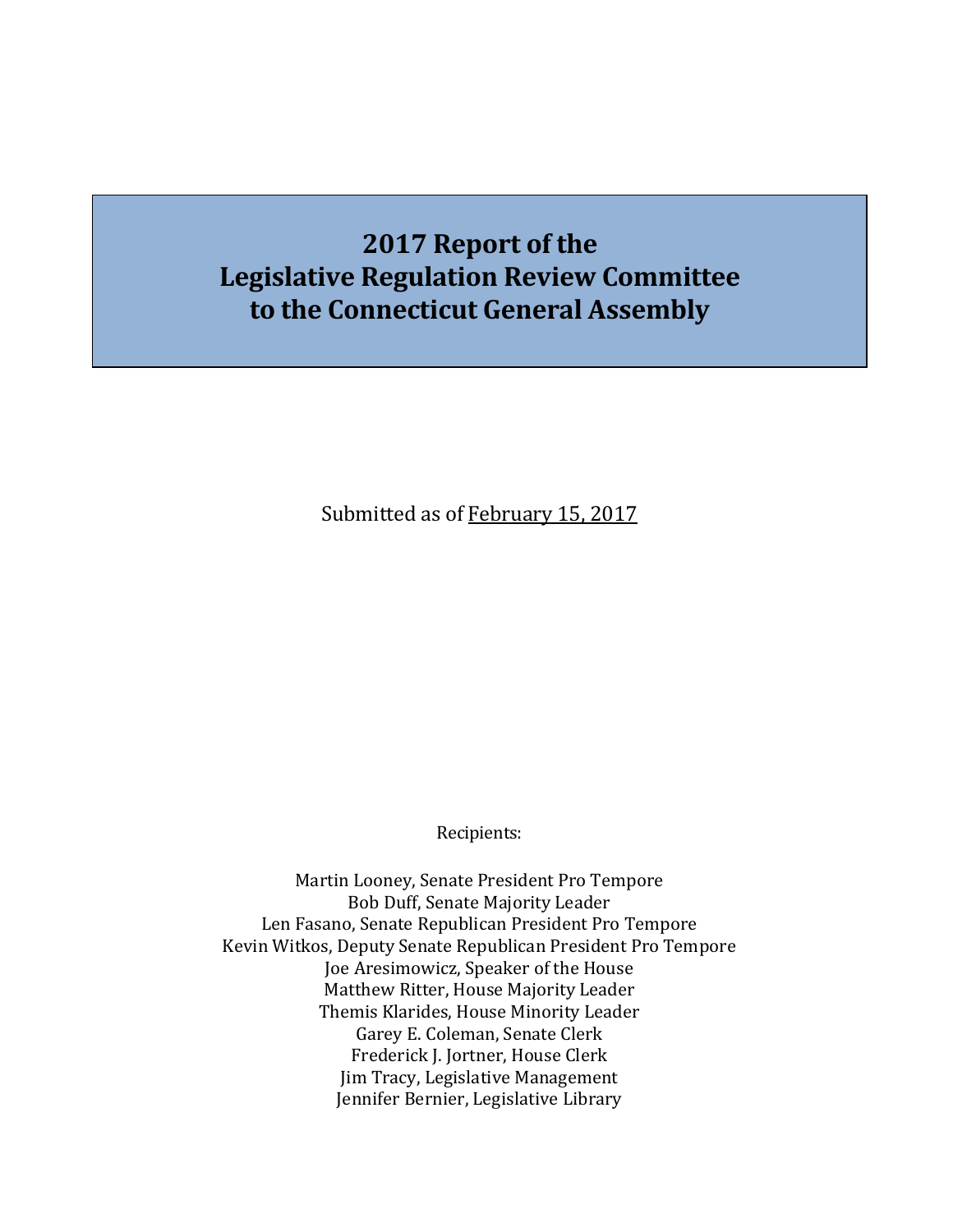## **SECTION ONE**

#### Purpose of Report and Committee Membership

The co-chairpersons of the Legislative Regulation Review Committee (the "Committee") are submitting this report to the General Assembly in accordance with Section 4-171 of the Connecticut General Statutes. C.G.S. §4-171 requires the cochairpersons to submit to the General Assembly for its study (1) a copy of all proposed regulations which have been disapproved by the standing committee under subsection (c) of section 4-170, and (2) a list by agency of each section of the general statutes that requires the agency to adopt regulations on or before January first of the preceding year which the agency did not submit or resubmit to the committee by December first of such year as provided in section 4-170b.

*As of the date of this report, the Committee is composed of the following members:*

**Senate Chairman House Chairman** 

Paul Doyle **Christie Carpino** 

#### **Senate Members House Members**

Edwin Gomes Susan Johnson Kevin Kelly Bob Godfrey George Logan Nicole Klarides-Ditria Craig Miner **Arthur O'Neill** Gayle Slossberg Geraldo Reyes Dave Rutigliano Diana Urban

> Kirstin L. Breiner Committee Administrator

Richard B. Eighme Acting Administrator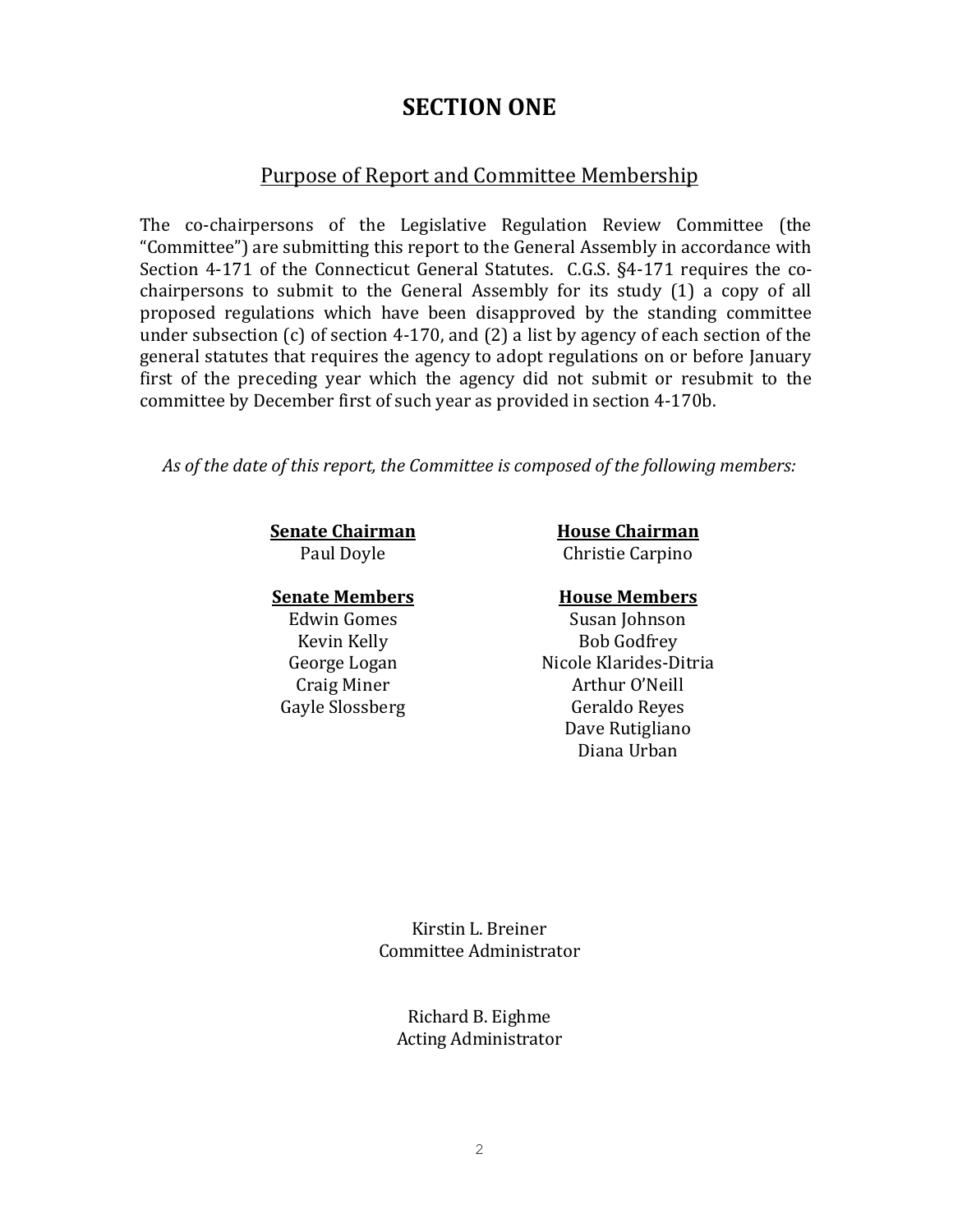# **SECTION TWO**

### Disapproved Regulations Report

The Committee did not disapprove any regulations during 2016.

# **SECTION THREE**

### Mandated Regulations Report

Pursuant to C.G.S. § 4-171, all agencies are required to report a list of each section of the general statutes that requires them to adopt regulations on or before January first of the preceding year which the agency did not submit or resubmit to the committee by December first of such year as provided in C.G.S. § 4-170b.

The following report depicts the information that was received by the Committee.

| <b>AGENCY</b>                                   | <b>Date Received</b> |
|-------------------------------------------------|----------------------|
| <b>Board of Pardons and Paroles</b>             | None Reported        |
| Board of Regents for Higher Education           | None Reported        |
| <b>Commission on Medicolegal Investigations</b> | None Reported        |
| Office of the Chief Medical Examiner            | None to Report       |
| <b>Connecticut Siting Council</b>               | None Reported        |
| <b>Connecticut State Library</b>                | None Reported        |
| Department of Administrative Services           | None to Report       |
| Division of Construction Services               | None Reported        |
| Office of the Claims Commissioner               | None to Report       |
| State Insurance and Risk Management Board       | None to Report       |
| <b>State Marshal Commission</b>                 | None to Report       |
| Department on Aging                             | None to Report       |
| Department of Agriculture                       | None to Report       |
| <b>Agricultural Experiment Station</b>          | None to Report       |
| <b>Connecticut Marketing Authority</b>          | None Reported        |
| <b>Milk Regulation Board</b>                    | None to Report       |
| <b>State Entomologist</b>                       | None Reported        |
| <b>Department of Banking</b>                    | None Reported        |
| Department of Children and Families             | None Reported        |
| <b>Department of Consumer Protection</b>        | None Reported        |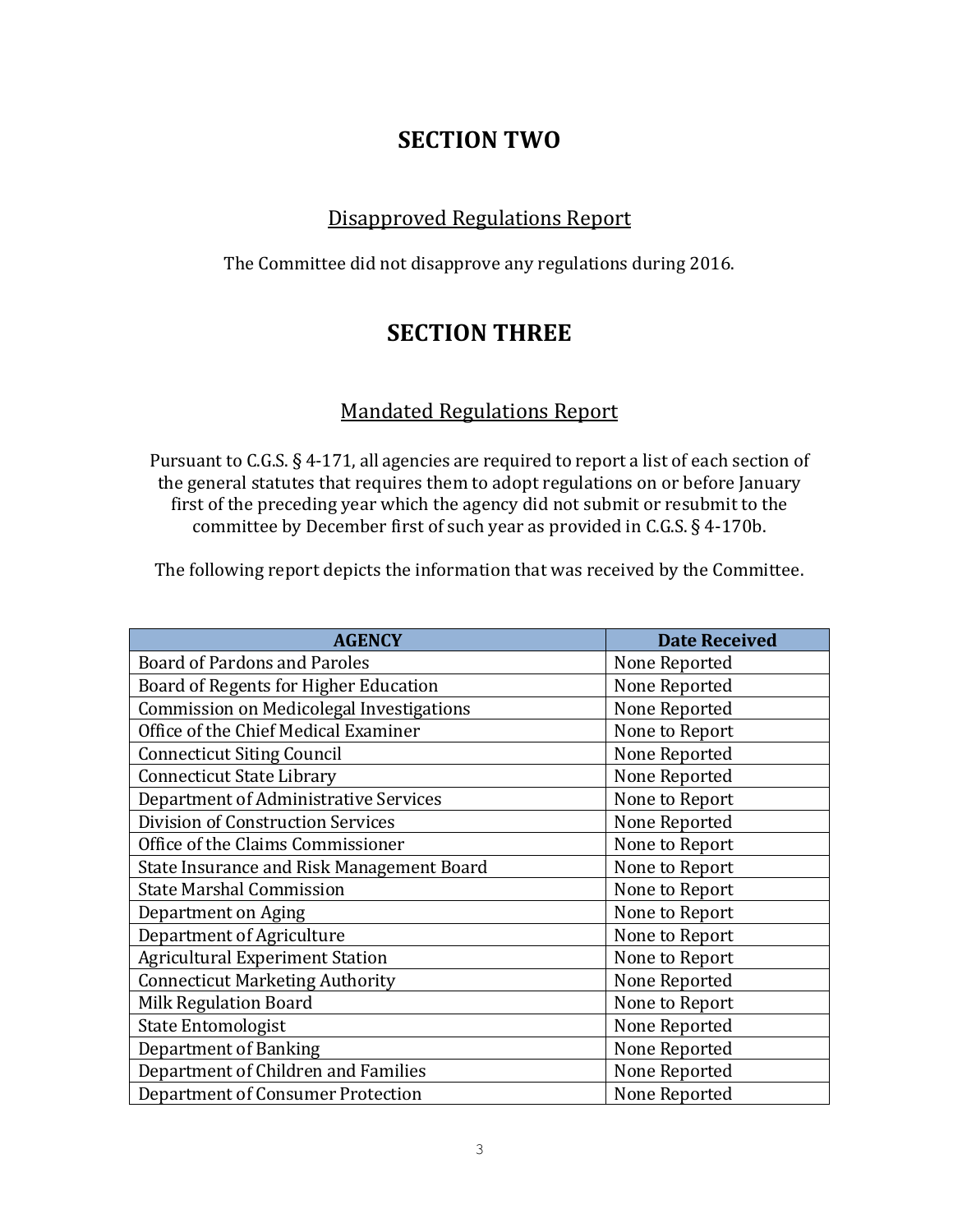| <b>Architectural Licensing Board</b>                   | None Reported             |
|--------------------------------------------------------|---------------------------|
| <b>Real Estate Commission</b>                          | None Reported             |
| <b>State Board of Accountancy</b>                      | None Reported             |
| <b>Department of Correction</b>                        | C.G.S. § 18-81y,          |
|                                                        | C.G.S. § 18-84a,          |
|                                                        | C.G.S. $§$ 18-86a         |
| <b>Criminal Justice Commission</b>                     | None Reported             |
| Department of Developmental Services                   | None Reported             |
| Department of Economic and Community Development       | $C.G.S. § 32-5b$          |
| Department of Emergency Services and Public Protection | C.G.S. $\S 53-202d(a)(5)$ |
| Police Officer Standards and Training Council          | None Reported             |
| Department of Energy and Environmental Protection      | C.G.S. § 22a-449,         |
|                                                        | C.G.S. $\S$ 22a-661,      |
|                                                        | C.G.S. $\S$ 22a-472,      |
|                                                        | C.G.S. § 26-27b           |
| <b>Public Utilities Regulatory Authority</b>           | None Reported             |
| <b>Department of Housing</b>                           | $C.G.S. § 4-176$          |
| Department of Insurance                                | None to Report            |
| Department of Labor                                    | None Reported             |
| <b>Employment Security Board of Review</b>             | None Reported             |
| <b>State Board of Labor Relations</b>                  | None Reported             |
| <b>State Board of Mediation and Arbitration</b>        | None Reported             |
| Department of Mental Health and Addiction Services     | None Reported             |
| <b>Department of Motor Vehicles</b>                    | None Reported             |
| Department of Public Health                            | C.G.S. $§$ 19a-37,        |
|                                                        | C.G.S. $§$ 19a-38         |
| Office of Health Care Access                           | None Reported             |
| Department of Rehabilitation Services                  | None to Report            |
| <b>Department of Revenue Services</b>                  | None to Report            |
| <b>Abatement Review Committee</b>                      | None to Report            |
| <b>Penalty Review Committee</b>                        | None to Report            |
| Department of Social Services                          | C.G.S. $§$ 17b-10         |
| <b>Commission for Child Support Guidelines</b>         | None Reported             |
| Department of Transportation                           | None Reported             |
| Department of Veterans' Affairs                        | None Reported             |
| <b>Military Department</b>                             | None Reported             |
| Office of Early Childhood                              | None to Report            |
| Office of Governmental Accountability                  | None Reported             |
| <b>Board of Firearm Permit Examiners</b>               | None Reported             |
| <b>Freedom of Information Commission</b>               | None Reported             |
| Judicial Review Council                                | None Reported             |
| Judicial Selection Commission                          | None to Report            |
| <b>Office of State Ethics</b>                          | None Reported             |
| <b>State Contracting Standards Board</b>               | C.G.S. § Sec. 4-167,      |
|                                                        | C.G.S. § Sec. 4-196,      |
|                                                        | C.G.S. § Sec. 4e-7,       |